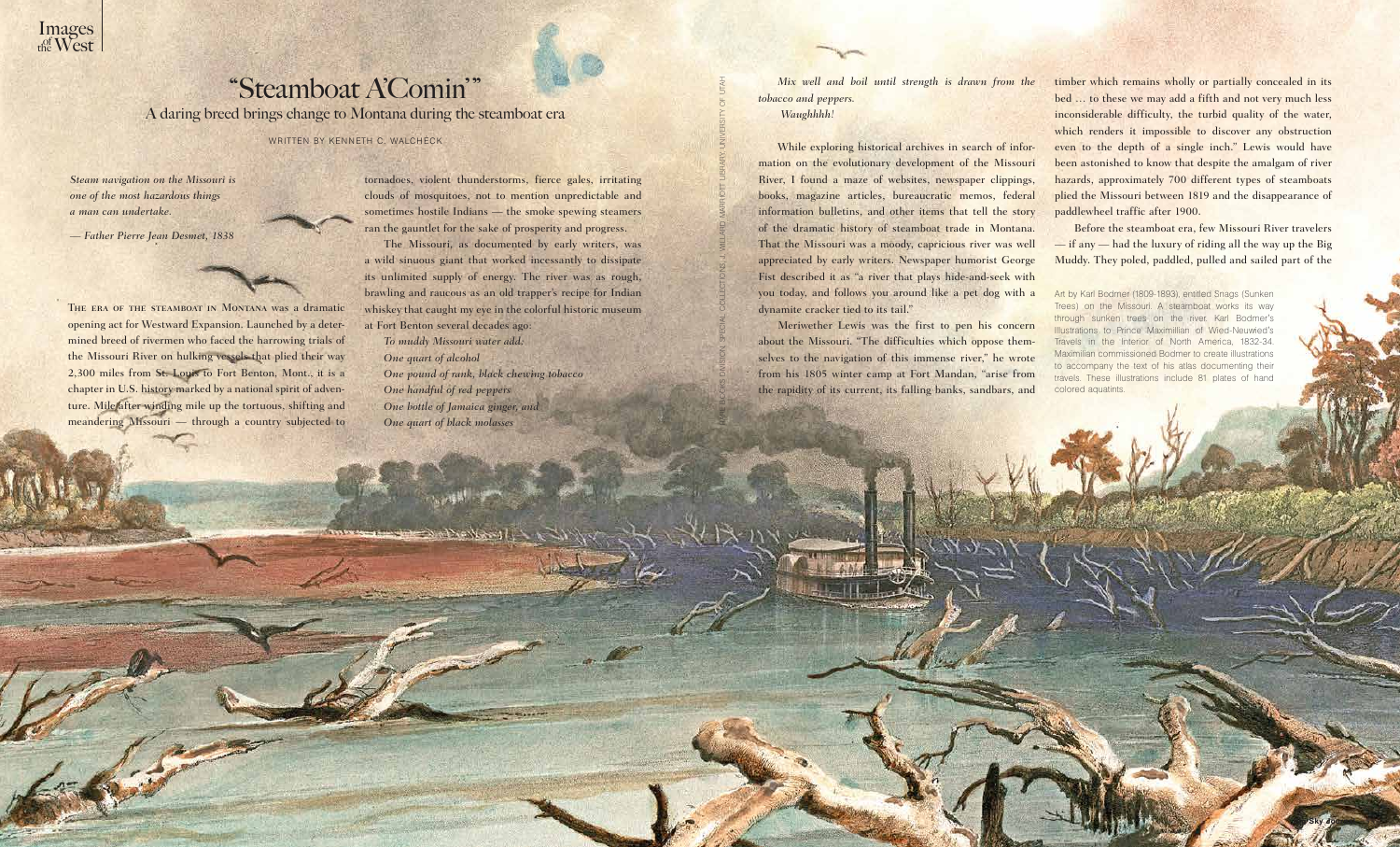

way, but for many stretches of the river they waded — slipping and falling as they lurched along treacherous banks, towing their mackinaws or keelboats upstream. The wind constantly blew, many times from the wrong direction, or it didn't blow at all, so sails were of little help in bucking an impetuous current. It was a life reserved only for the hardiest.

About 1811, the first smoke-belching contraption known as the steamboat joined the river flotilla of pirogues, mackinaws and keelboats and would eventually replace them. Drawing six feet of water, the first side-wheeler steamboats were underpowered and essentially limited to the deeper, lower river. It was not until the 1850s that a serviceable steamboat — the stern-wheeler — arrived on the Missouri. It possessed a stout hull and a protruding spoon-shaped bow. The shallow-drafted craft, with reduced superstructure to counter high winds, could carry 300 to 400 tons of freight and 200 to 300 passengers while drawing less than three feet of water. Another special feature was the rigging carried from wooden masts at the head of the boat which were used for "sparring." When no feasible route through

a shallow shoal crossing in the river was obtainable, the Confederate, Alder and Last Chance Gulches in the early 1860s prompted construction of the Mullan Road from Fort Benton to Fort Walla Walla, Wash., and the ensuing extension of steamboat traffic to Fort Benton served as a catalyst in the development of the Montana Territory. During the first six years after the big strike at Alder Gulch in 1863, 143 steamboats docked at Fort Benton. This bustling, ramshackle boomtown, described as the "Chicago of the Plains" by the editors in the introductory chapter of Paul F. Sharp's *Whoop-Up Country*, was destined to become a loadstone of regional history.

> In the late 1860s, thousands of miners pushed into Montana and took millions from Montana mines. In 1863, approximately \$8 million, mostly in minerals, floated down the Missouri in steamers bound for St. Louis and elsewhere. In 1867 and 1868, \$24 million in precious minerals was taken out of Montana and 80 percent of this wealth went down the Missouri River. Five-sixths of Montana's wealth reportedly left the region via the Missouri in the 1860s. Fort Benton reflected the nature of the Missouri River and the steamboat trade. Activity became frenetic during May and June when most of the steamers arrived. Turn-around time for steamboats was short because, after unloading cargoes, river captains headed downstream Montana and took millions from Montana mines. In 1863, dangers herein, it is not surprising that the life span of the<br>approximately \$8 million, mostly in minerals, floated down<br>average Missouri steamboat was in the range o

while water levels still permitted navigation.

# Hazardous Profit

Missouri steamboat travel, even with relatively modernized boats, was notoriously marked with woes: Boats were buried by sandbars, ravaged by fire, pulverized by ice, skewered by snags, ripped to kindling by powerful winds, devoured by rapids, trapped on shoals by falling water levels, plagued by irksome delays of vexing winds and huge herds of buffalo crossing the river, and blown to bits by violent boiler explosions. Despite the existing hazards, and the dangers herein, it is not surprising that the life span of the average Missouri steamboat was in the range of three years.

Despite the eccentricity of the Missouri and its hazards, steamboats kept heading upstream. Of 46 vessels bound for Fort Benton in 1867, 15 didn't complete the trip. The risks, however, were worth taking and the steamers that beat the odds usually made more money than the vessel was worth. Thus, with profits in sight that would pay for their steamers twice over, owners waged their vessels against the gauntlet of the river. The reported profits of some voyages in 1866 included: the *Peter Balen*,

craft would be "sparred" or "walked" over the sand bar to deeper water after the cargo was shifted from bow to stern. For this maneuver, two huge poles, or spars, were lowered to the bottom of the river at a 45-degree angle. Cables then were attached to a slow-rotating steam-powered capstan, and the boat was "grasshoppered" ahead, one step at a time, up and over the obstruction, until it finally floated free.

To clear shallow and impassable rapids during a low-water year, part of the cargo from heavily laden steamers had to be unloaded on shore. Once lighter, the steamers then proceeded to Fort Benton, unloaded, and returned for the remainder of the cargo left at the rapids. In the parlance of the river, this was "double-tripping." In 1869, a year of extremely low flows, 18 of the 24 steamers that made it through had to double-trip from Dauphine's Rapids in order to reach Benton.

# Montana: "Chicago of the Plains"

Originally a buffalo and fur trading post, Fort Benton was a gateway to the Western Frontier in its time. The discovery of gold in Montana at Grasshopper and Gold Creeks, Confederate, Alder and Last Chance Gulches in the early

The Helena at Cow Island on the Missouri River. The U.S. Army established a small encampment here used periodically from the mid-1860s through 1883 to stockpile freight unloaded from steamboats unable to navigate further.

Overholser Historical Research Center - Fort Benton, MT



Fort Benton levee with massive piles of freight, just offloaded from steamboats.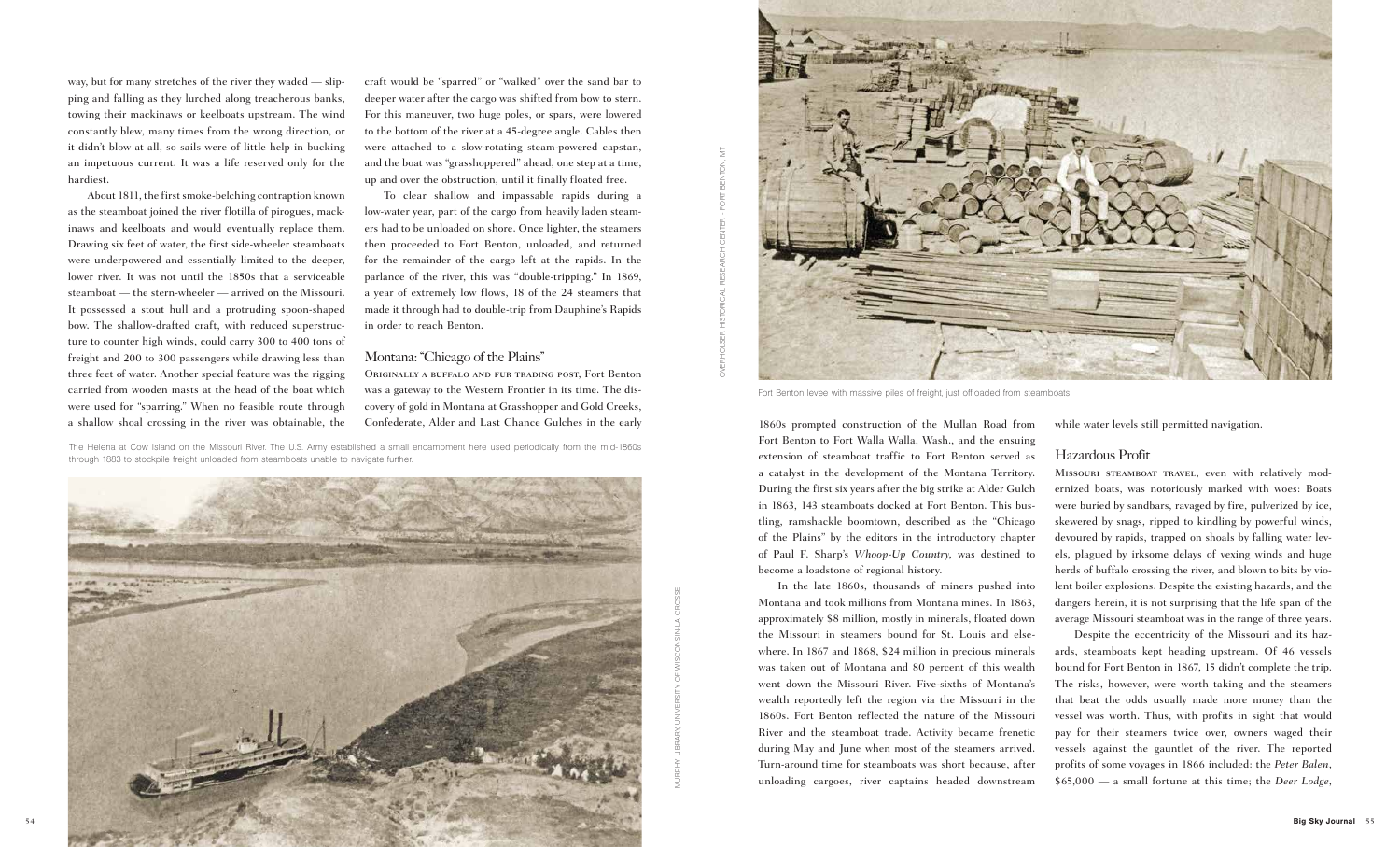and pilots, and transporting troops and military supplies to a string of forts on the upper river.

# A Daring Breed

ness. The upriver trip from St. Louis to Fort Benton was usually made in about 60 to 65 days. Steamers generally left St. Louis in late March or early April, in order to take advantage of early spring floods and generally arrived in Fort Benton in May, June or early July.

For a decade following 1866, the army was the biggest shipper on the Missouri, chartering boats, hiring captains

\$45,000; the *Cora*, \$50,000; the *W. J. Lewis*, \$40,000; and the *Octavia*, \$40,000. In 1867, the *Peter Balen* had gross freight receipts which totaled approximately \$80,000. Freight rates were equally as favorable to the carrier, averaging approximately 11 cents per pound from St. Louis to Fort Benton. Passenger rates varied from \$100 to \$200, depending on the season, the boat and the volume of busiA river pilot had to be capable of split-second decisions: He had to be able to guess at a glance the speed of the current in a bend, deciding from surface swirls whether the river concealed rocks, sandbars or snags. Piloting a steamboat was a profession demanding an incredible knowledge of water dynamics as well as copious amounts of courage and moral stature. Captain-pilots, for the most part, learned the basics of their craft as lowly deck hands or cabin boys. All earned respect for their ability to cope with Indians, unreliable machinery and troublesome crews. Missouri River pilots considered themselves archetypes of their breed, commanding salaries as high as \$1,500 a month and attracting their share of eccentrics. by fellow rivermen and passengers. La Barge, the most acclaimed of rivermen during the era of steamboating, never lost or even damaged a boat during his 20 years of voyages in dangerous waters — an incredible feat. Grant Marsh started his career on steamers as a cabin boy at age 12, spending a total of 32 years defying the Missouri's reputation as a graveyard for steamboats. Known as "the grand old man of the rivers," Marsh piloted the steamer *Far West's* record-breaking journey to Bismarck and Fort Abraham Lincoln from the Bighorn River with the wounded from Custer's Last Stand.

-Western Art & Architecture



**www.GilmoreMetal.com | 406.961.1861** fireplace screens furniture railings hardware lighting

Glenn Gilmore



*"Gilmore has found a way to make firescreens a quantifiable work of art... they are breathtakingly beautiful and flawlessly functional."*

*Creating Artistic Ironwork Since 1974*

"In order to be a pilot a man had to learn more than any man ought to be allowed to know, " wrote Mark Twain about the requirements demanded of rivermen, adding: "He must learn it all over again in a different way every Insatiable Appetites Steamboats had insatiable appetites for wood. Trees along riverbanks were handy sources of cheap energy and since steamboat owners valued speed, power and perfor-





Map dated 1897 showing steamboat wrecks on the Missouri River. Many more wrecks were to come in the following years.

archives and special collections, mansfield library, The University of Montana, Missoula

24 hours."

Two of the most accomplished captain-pilots of the steamboat era on the Missouri included Joseph La Barge and Grant Marsh. Both were helmsmen of incredible coolness, judgment, navigating skills and were highly admired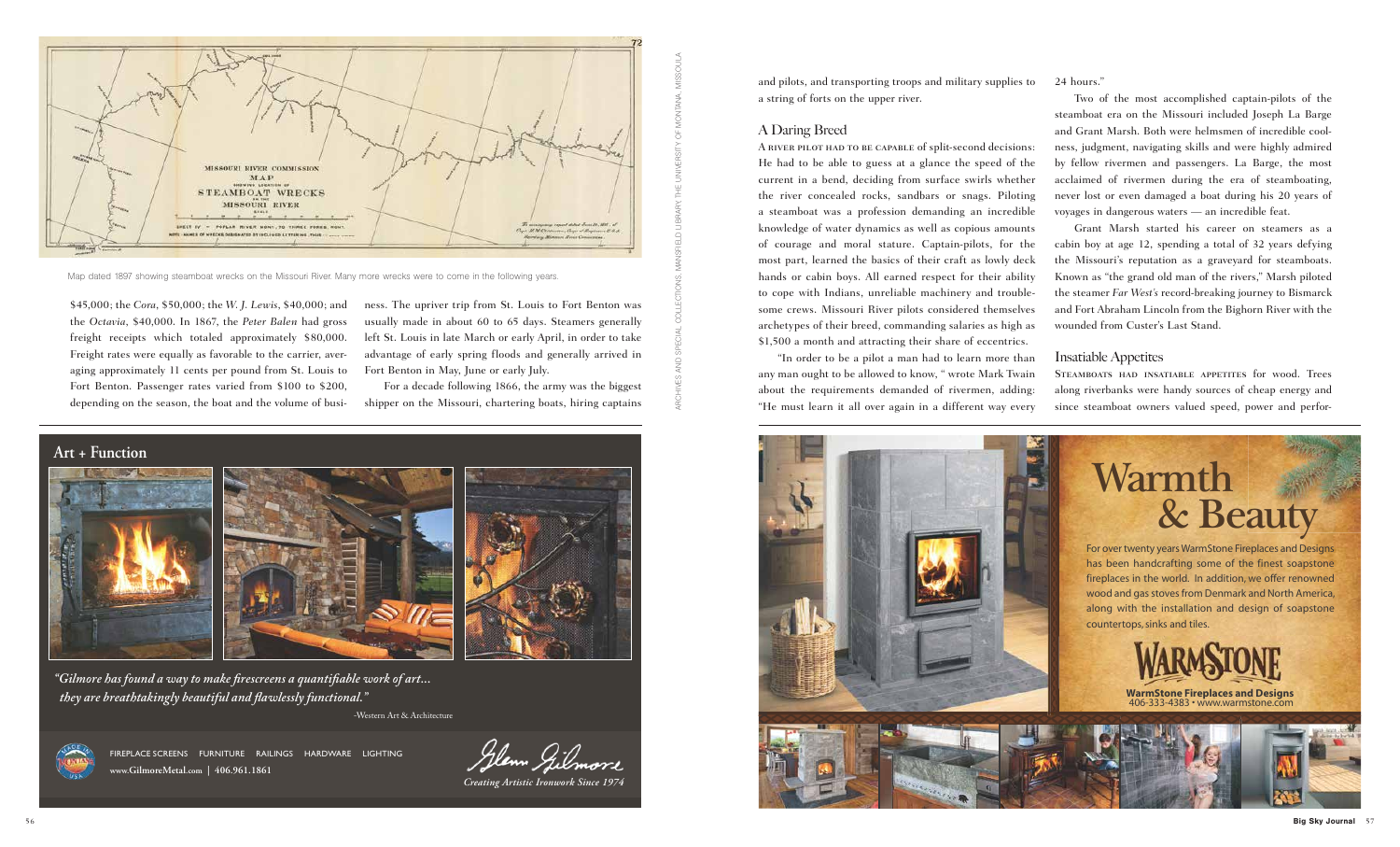





**RARE LUXURY, WELCOME PRIVACY** Spacious custom designed home with unobstructed views of the valley & surrounding mountain ranges. Open floor plan features vaulted ceilings; slate, travertine, oak and concrete flooring; wood burning fireplace; granite counters, professional grade appliances and solid walnut eating bar; built-ins; master plus 2 guest suites. Large shop. On 320 productive acres with varying terrain; stocked 1-acre pond. \$2,875,000 #187465

### **PRIVATE COUNTRY ELEGANCE**

Built with exquisite attention to detail, this resplendent Locati designed home offers Montana living at its finest. 7,177 SF, 3 Br/ 4.5 baths, with warm wood & rock tones. Authentic "barn" featuring 2-story rock fireplace, great room, loft area and "Tiki" bar. Luxuriant landscaping, creek, waterways & pond. Unobstructed Bridger mountain views. \$3,799,000 #175044





mance over efficiency (and safety), little, if any, concern was given to the ecological impact of the removal of cottonwood and ash groves and the wildlife utilizing them. The need for wood was always critical, especially in areas on the upper Missouri where trees were scarce. In those remote areas where there were no people selling wood, steamers had to put ashore where the boat's crew could fell trees, gather driftwood and take as much wood as could be piled on deck. Green, wet wood was poor fuel and did not produce much steam. Barrels of lard were often used to make it burn. A typical steamer ate up 30 cords a day. The log of the steamer *Henry M. Shreve* mentions that on her 67-day journey from St. Louis to Fort Benton in 1969, 1,051 cords of wood (mostly cottonwood) were purchased for \$6,048.70. Prices ranged from \$2.50 to \$15 per cord, and averaged \$5.75 per cord. The *Shreve* stopped 71 times to take on wood. Steamer pilots typically could plan on

spending about \$100 per day for wood.

Simple mathematics illuminates the ecological dimension of timber "mining" in the streamside (riparian) zone. Approximately 400 steamboat arrivals were recorded at Fort Benton between 1860 and 1888. During 1867, the peak of steamer traffic, 39 stern-wheelers were on the river between the mouth of the Yellowstone and Fort Benton. If one assumes the average travel time between these two points was about 23 days, and 30 cords were utilized per day, 400 steamers smoked up about 276,000 cords without calculating downstream usage. Stretched end-to-end in a straight line, 276,000 cords would stretch 418 miles or fill a gargantuan woodbin with 35,328,000 cubic feet — enough wood to build 26,663 modern three-bedroom houses.

Steamboat pilots were dependent on the bravery and cunning of men who operated out of lonely wooded groves along the upper Missouri, woodcutters known to the steamer's crew as "woodhawks." It was a hazardous and often a suicidal occupation as Indians tried to deny boats fuel as a corollary to more serious harassment. Historian Raymond Welty estimated that between 1867 and 1869, nearly onethird of the woodcutters along the banks of the Missouri were killed.

If one takes the time to pursue the wealth of literature on steamboats, it soon becomes clear that this was an era of exploitation, greed and an expectancy that the wildlife resource was inexhaustible. In some of the eastern states, there was an awakening realization that the nation's resources were finite. But this realization had not yet dawned on the Western Frontier.

their enormous carcasses are suffered to be the prey of the wolf, the raven, and the buzzard."

On April 25, 1843, John James Audubon boarded the steamer *Omega* at St. Louis with the boisterous company of trappers, soldiers and sportsmen bound for Fort Union, N.D. Below Fort Pierre they passed four barges with 10,000 buffalo hides. At one bend in the river, hunters shot four buffalo and brought back one tongue and a few choice pieces of the hump meat. "Thus it is," noted Audubon, "that thousands of buffalo are murdered in senseless play, and … Three or four cows were hauled aboard, and this ended the slaughter." Undoubtedly, steamboat traffic played a supporting role in destruction of the great migrating buffalo herds. The early steamers transported scores of buffalo hunters to jumping off points, and later transported tons of hides and meat from slain buffalo. In 1878, buffalo robes were still



The steamboat journals are replete with tales of wanton wildlife slaughter by steamboat passengers. As reported by John Napton during his trip to Fort Benton on the *Imperial* in 1867, the sport of shooting buffalo from the deck of a steamer was an exciting event. Somewhere west of the Yellowstone River, the young prospector wrote: "We are now evidently in the buffalo country … Soon afterwards we saw another big band of buffalo — thousands of them — crossing the river, going south and the boat was headed for them and struck about the middle of the herd. Then the wheel was reversed, in order to hold the boat amongst them, and everybody shooting with pistol, shotgun or pistol

# Approximately 400 steamboat arrivals were recorded at Fort Benton between 1860 and 1888. During 1867, the peak of steamer traffic, 39 stern-wheelers were on the river between the mouth of the Yellowstone and Fort Benton.